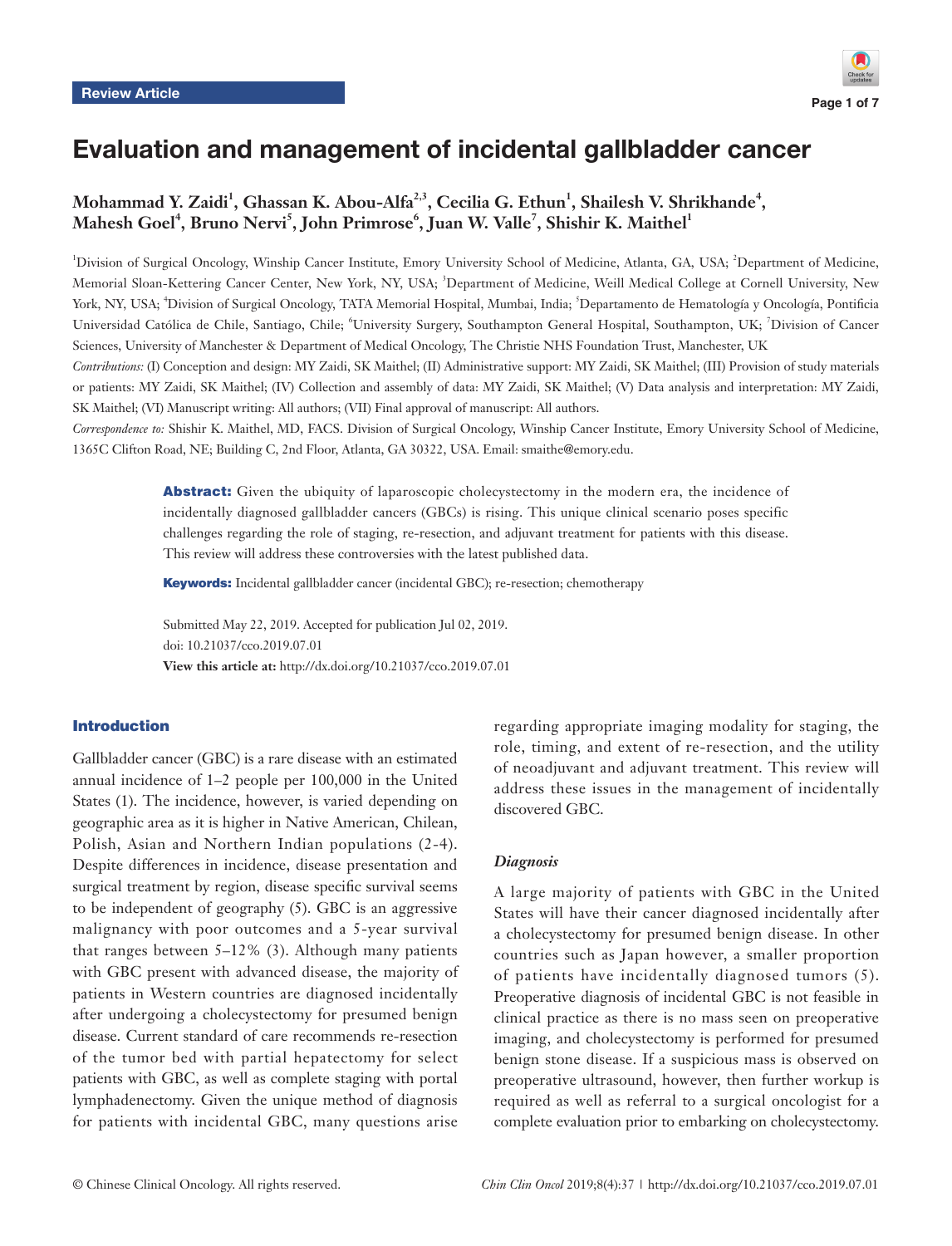#### **Page 2 of 7**

As laparoscopic cholecystectomy has become the most common surgical procedure globally, the incidence of incidental GBC has also risen, with some groups reporting that up to 3% of patients undergoing cholecystectomy harbor an incidental GBC (6). Further, in a Memorial Sloan Kettering Cancer Center (MSKCC) study of 122 patients with GBC over a 15-year period, 72% of patients with newly diagnosed GBC had undergone a recent previous cholecystectomy (7). Incidental GBCs tend to be associated with more favorable pathologic characteristics such as lower tumor grade and less advanced T-stage, compared to non-incidentally diagnosed GBCs (8). Risk factors for GBC include cholelithiasis, elevated body mass index, multiparity, *Salmonella* infection, and the presence of *Helicobacter* within the bile of patients (9). The vast majority of GBCs are adenocarcinomas, though approximately 3% can be squamous cell carcinomas, and accurate staging of GBC within the cholecystectomy specimen is key, though assessment of the T stage, or the invasion of the tumor through the layers of the gallbladder wall, can be difficult after a simple cholecystectomy where oncologic margins may be disrupted. Regardless, the T stage of the tumor often dictates subsequent treatment strategies as described later in this review.

# *Staging*

After the diagnosis of GBC has been confirmed on pathologic examination of the resection specimen from the previous cholecystectomy, appropriate staging must be performed prior to initiating treatment. Patients should undergo high quality cross-sectional imaging with computerized tomography (CT) or magnetic resonance imaging (MRI), with positron emission tomography (PET) scans reserved for select cases based on features seen on CT or MRI. In a retrospective Surveillance, Epidemiology and End Results (SEER) database study of almost 3,000 patients with GBC over a 15-year period, CT scan was the most used peri-operative imaging modality, utilized in 61% of patients (10). MRI can also be used to detect vascular invasion, biliary tract involvement, liver invasion, and lymph node involvement with reliable accuracy (9).

The role of PET scan has not been sufficiently proven in a prospective fashion for patients with GBC, however numerous retrospective studies have reported some utility (11,12). For example, in a study from MSKCC, PET scan altered the management of 23% of patients with GBC (11). A Chilean study of 32 patients with incidental GBC demonstrated that PET-CT altered management in 38% of patients though some of these patients did not undergo CT or MRI so the utility of PET-CT is not fully known (13). FGD-PET scans have been shown to be useful, however, in predicting N-stage and M-stage in patients, but not T-stage (14). Based on these studies, we recommend only the selective use of PET scans for patients with questionable, but concerning, features on high-quality triple phase CT or MRI.

## *Predicting residual disease*

Other than appropriately staging a patient, the most important information to glean preoperatively is the probability of residual cancer in the cholecystectomy bed or portal lymph nodes as patients with residual disease have significantly worse survival compared to those without residual disease (15). Up to 40% of patients with incidental GBC will have residual disease in the gallbladder fossa (7). The primary predictor of residual disease is the pathologic T-stage of the tumor. Patients with T1 tumors can have between a 0–37.5% incidence of residual disease, while patients with T2 or T3 tumors can have between a 10–57% and 36–77% incidence of residual disease, respectively (7,16). Although T-stage can predict the presence of residual disease, in patients with incidental GBC, appropriate measurement of T-stage can often be complicated by the initial non-oncologic resection of the gallbladder specimen. Thus, Ethun *et al.* developed a more robust score to predict the presence of residual disease based on T-stage as well as pathologic tumor grade, lymphovascular invasion and perineural invasion, which reliably predicted the presence of residual disease, and an increasing score was associated with reduced overall survival (17).

## The role of re-resection

The role of re-resection after an incidental GBC is diagnosed is to remove residual microscopic local-regional disease from the surgical bed in an effort to achieve an R0 resection, as well as to perform a complete staging lymphadenectomy. Re-resection is indicated in patients with pathologically confirmed T1b (invasion in the muscularis layer), T2 (invades perimuscular connective tissue without extension beyond serosa or into liver), or T3 (perforation of serosa/liver invasion) disease without evidence of metastatic disease and appropriate performance status to undergo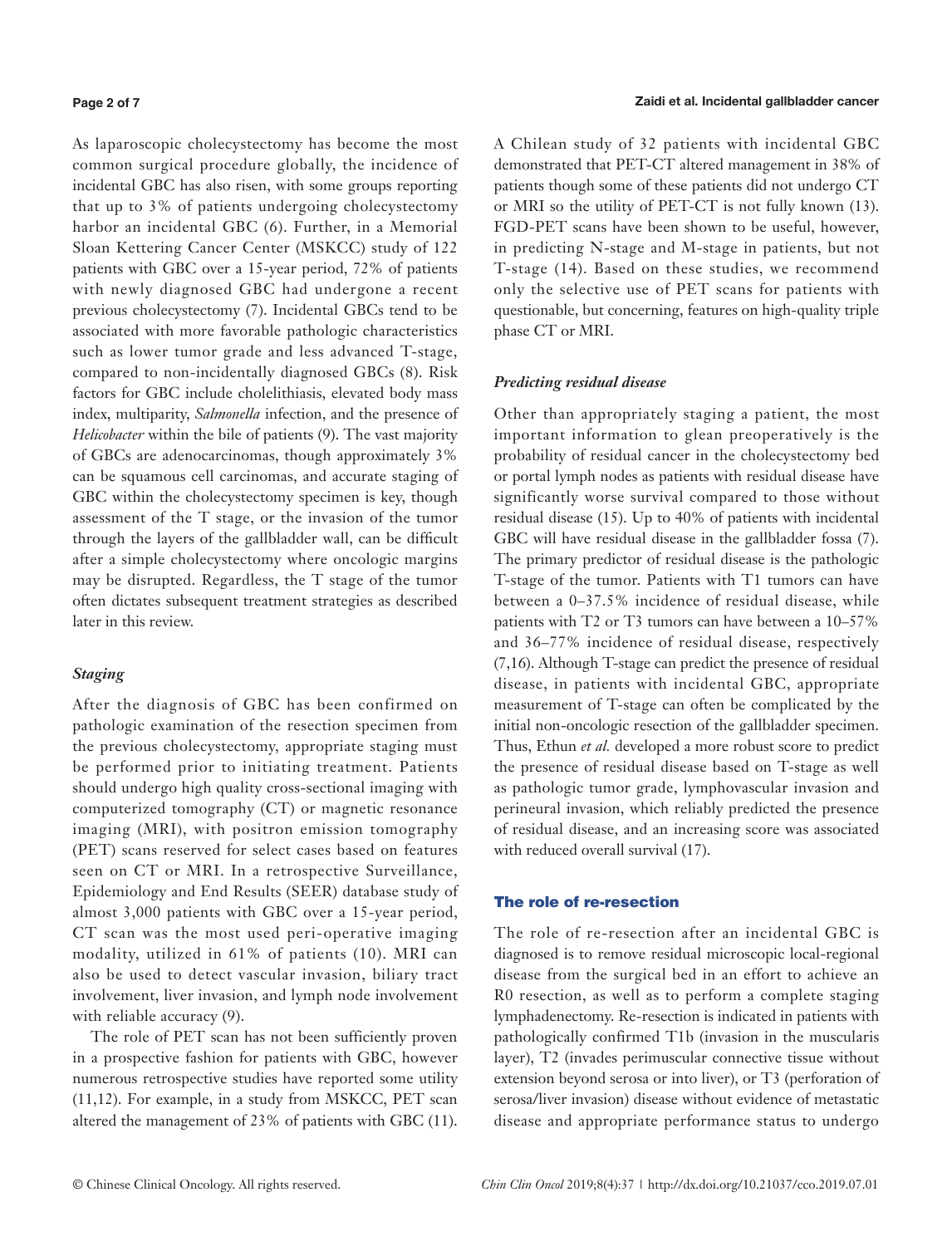#### **Chinese Clinical Oncology, Vol 8, No 4 August 2019**

the potential morbidity of a larger operation. The timing of re-resection after the discovery of incidental GBC has been questioned with some groups demonstrating that TNM stage, not the time interval between cholecystectomy and re-resection, is the main prognostic factor for patients (18). Other groups have shown that re-resection should be performed optimally 4 to 8 weeks after initial cholecystectomy as re-resection within 4 weeks of initial cholecystectomy or greater than 8 weeks afterwards was associated with worse outcomes, even when accounting for tumor stage (19).

Although R0 resection is the goal of repeated operation, the morbidity of re-resection must be balanced with improvements in oncologic outcomes afforded with an oncologic resection (20). The European AFC-GBC collaborative group demonstrated in a study of 218 patients with incidental GBC over a 10-year period that patients who underwent re-resection had a 5-year overall survival of 41% versus 15% for those who did not have re-resection, especially in those patients with T2 and T3 disease (21). While for T2 and T3 tumors, re-resection is generally accepted, the role of resection in patients with T1b disease is more controversial. Multiple studies, however, have demonstrated an improvement in overall survival in wellselected patients with T1b tumors who underwent reresection compared to those who did not (22,23). Thus, current standard of care is to recommend re-resection for incidental T1b, T2 and T3 GBCs.

# *Staging laparoscopy*

Given the real potential for distant or peritoneal spread of GBC, we recommend that staging laparoscopy be performed prior to performing a laparotomy to rule out the possibility of M1 disease in the abdomen (24). This should be done particularly in the setting of T3 disease or those tumors with adverse pathologic characteristics. The utility of staging laparoscopy was demonstrated in a 2011 study of 136 patients with incidental GBC which demonstrated that 20% of patients who underwent staging laparoscopy prior to laparotomy had distant disease, most likely in those patients with T3 disease, poorly differentiated tumors, or a positive cystic duct margin on previous cholecystectomy (25).

# *Port site excision*

The excision of port sites from the original laparoscopic cholecystectomy is not indicated routinely, though previous

groups have argued for the routine excision of port sites during re-resection (26). Although resection of the port sites removes potentially contaminated tissue during initial laparoscopic cholecystectomy and thus theoretically may remove residual disease, previous groups have demonstrated that only a small percentage of patients have disease in these specimens (27-30). Further, port site resection was not associated with improved survival, but rather the presence of port site disease is more likely a surrogate for microscopic peritoneal disease (31).

## *Lymphadenectomy*

Given the aggressive nature of this malignancy, many patients will have metastases to regional lymph nodes so complete staging and management includes regional portal lymphadenectomy (32). Extended lymph node dissection, i.e., removing aortocaval lymph nodes, is not routinely indicated. We do recommend, however, that a regional lymphadenectomy be performed to include a portal lymphadenectomy and excision of all lymph nodes in the hepatoduodenal ligament. The likelihood of lymph node disease increases with advancing T-stage of the primary tumor, with T3 tumors having a 45% likelihood of harboring lymph node metastases (16). Lymphadenectomy not only provides means to adequately stage these tumors, but also may control locoregional spread as lymphadenectomy with radical resection is associated with improved survival compared to radical resection alone for patients with tumors that are T1b or T2 (33). Similarly, the resection of 6 or more lymph nodes is associated with improved survival compared to retrieving less than 6 lymph nodes in patients deemed to have lymph node negative disease (7). Dissection of the celiac, retro-pancreatic or para-aortic lymph nodes, however, is not indicated as disease in these lymph node basins is considered distant metastatic spread (34).

## *Major hepatectomy and bile duct excision*

With improvements in surgical technique and anesthetic advancements, the ability to safely perform larger resections of the liver and extrahepatic biliary system is entirely feasible. The ability to perform an extended resection however needs to be balanced with the oncologic need and benefit of these resections. Major hepatectomy is not routinely indicated unless needed to achieve an R0 resection, as an R0 resection is associated with improved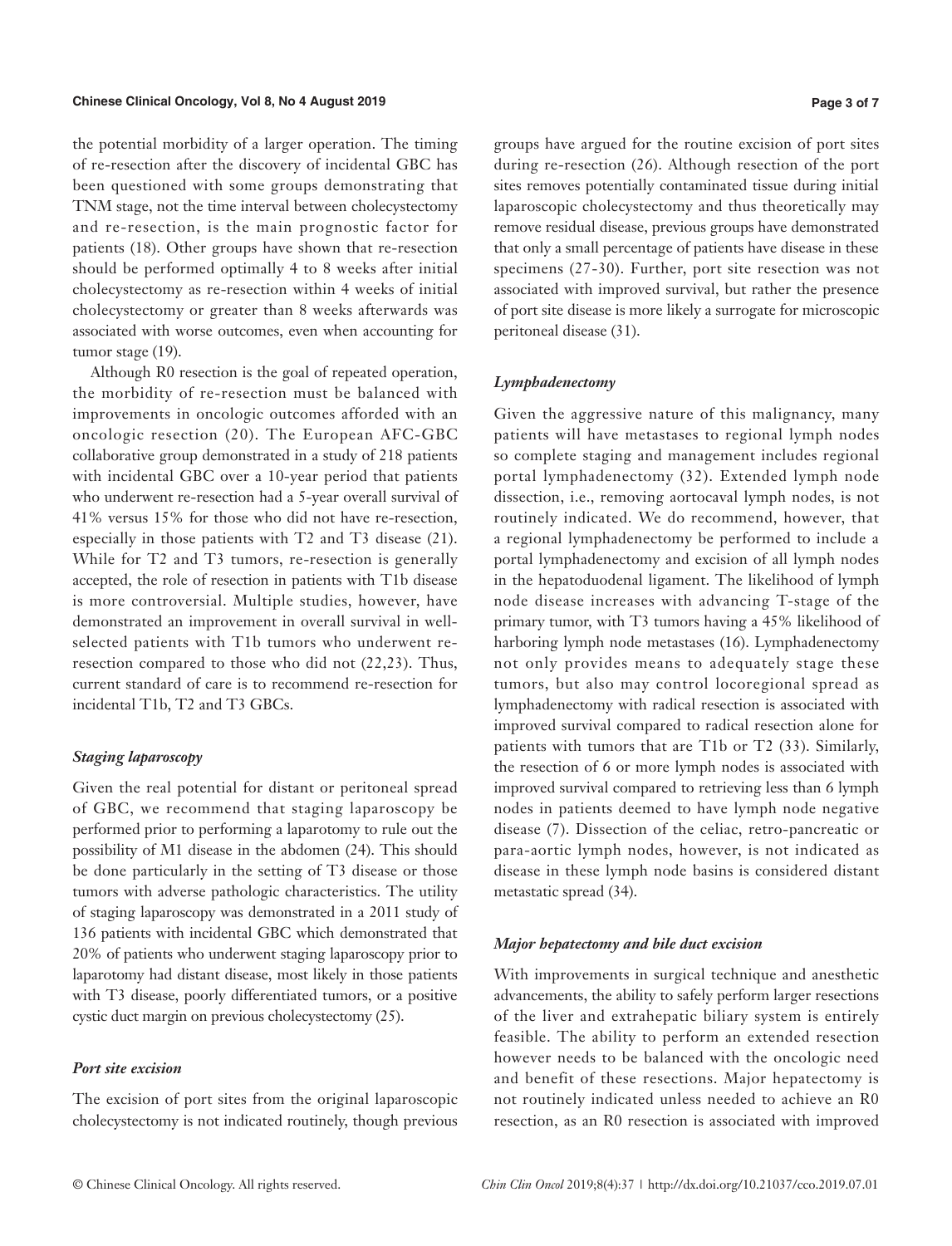#### **Page 4 of 7**

survival. This has been demonstrated by multiple studies, including a retrospective study of 99 patients from Toronto, Canada over a 12-year period (35). Standard re-resection should consist of a segment 4b/5 resection, as a larger resection or major hepatectomy has not been associated with improved survival as shown by a MSKCC study of 109 patients over a 15-year period (36). For the same reason, routine bile duct resection is also not indicated, unless to achieve an R0 resection, as it has been associated with increased morbidity without added survival benefit or greater lymph node yield (20,36). The most likely clinical scenario that necessitates a bile duct resection is a positive cystic duct margin at the time of the original cholecystectomy that cannot be converted to negative without a bile duct resection and reconstruction.

## Perioperative therapy

The role of chemotherapy in the perioperative, specifically adjuvant or neoadjuvant setting for patients with GBC has been questioned, and now has been recently studied in several randomized trials (15). After resection, the majority of disease recurrences are distant, which highlights the systemic nature of GBC and need for multimodality therapy (37). A metaanalysis of twenty studies and 6,712 patients supported the administration of adjuvant therapy after resection, but there was no consensus on the ideal regimen (38). Until recently, the regimen utilized was extrapolated from the ABC-02 trial which demonstrated in a randomized controlled trial of 410 patients with advanced biliary tract malignancies (149 patients with GBC) that patients who received a combination of cisplatin-gemcitabine had an overall survival of 11.7 months versus 8.1 months with gemcitabine alone (39). This doublet regimen became the standard of care for GBC and often was utilized and extrapolated to the adjuvant setting. Recently, several randomized trials have been conducted, or are currently accruing, that help define the standard of care adjuvant therapy regimen. Along the vein of the ABC-02 regimen, the PRODIGE 12 study assessed the value of gemcitabine-oxaliplatin compared to placebo in the adjuvant setting, but was reported as a negative trial (40). The BILCAP (BILiary CAPecitabine) randomized controlled trial in 447 patients with resected biliary tract malignancies reported that 6 months of adjuvant capecitabine improved overall survival compared to placebo (41). Although this trial reported a statistically non-significant p-value (P=0.097) in the intentto-treat analysis, the per-protocol analysis was clinically and statistically significant. Thus, this regimen has now become the standard of care recommendation after re-resection of incidental GBC (42). Concurrently, a Japanese study assessed the value of S-1 compared to observation and the ACTICAA-1 study is assessing the value of chemotherapy augmentation with gemcitabine-cisplatin compared to capecitabine (43,44). These trials are awaiting maturation of follow-up/final results and complete accrual, respectively. The utility of adjuvant radiation however has not been proven, and given its role in controlling locoregional disease and GBC's tendency to spread to distant sites, current recommendations are that chemoradiation be used in the setting of microscopically disease-positive surgical margins (R1 resections) (42). Given the unique situation of incidental GBC, the margin positive resection rate is in single digits, thus limiting the application of radiation for this disease. Chemoradiation in the setting of GBC was studied recently in 2015 with the Southwest Oncology Group (SWOG) S0809 Phase II trial which reported a well-tolerated adjuvant regimen of gemcitabine and capecitabine with radiotherapy and showed a 2-year overall survival of 67% and a median overall survival of 35 months (45). Efficacy of this regimen would need to be further tested in a Phase III setting, ideally with a pre-planned subgroup analysis for incidentally diagnosed GBC. There currently is no evidence for the use of chemotherapy in the neoadjuvant setting prior to re-resection. Furthermore, all of the above-mentioned trials group all biliary tract malignancies together, despite each tumor type having distinct molecular signatures and biologic behaviors. Accordingly, the authors of this review are presently leading a phase III trial studying neoadjuvant gemcitabine-cisplatin with adjuvant capecitabine compared to adjuvant capecitabine alone for patients with resectable, incidental GBC (NCT03579758, *Figure 1*).

## **Conclusions**

The rising use of laparoscopic cholecystectomy in the current era has led to an increase in the number of incidentally diagnosed GBCs. Appropriate preoperative staging and pathologic assessment is paramount as it guides further treatment strategies. Re-resection with partial hepatectomy and regional lymphadenectomy is indicated for patients with non-metastatic T1b, T2 and T3 lesions with the goal of surgery being to achieve an R0 resection. The use of adjuvant capecitabine can improve oncologic outcomes and further study is needed to define the role of neoadjuvant chemotherapy prior to re-resection.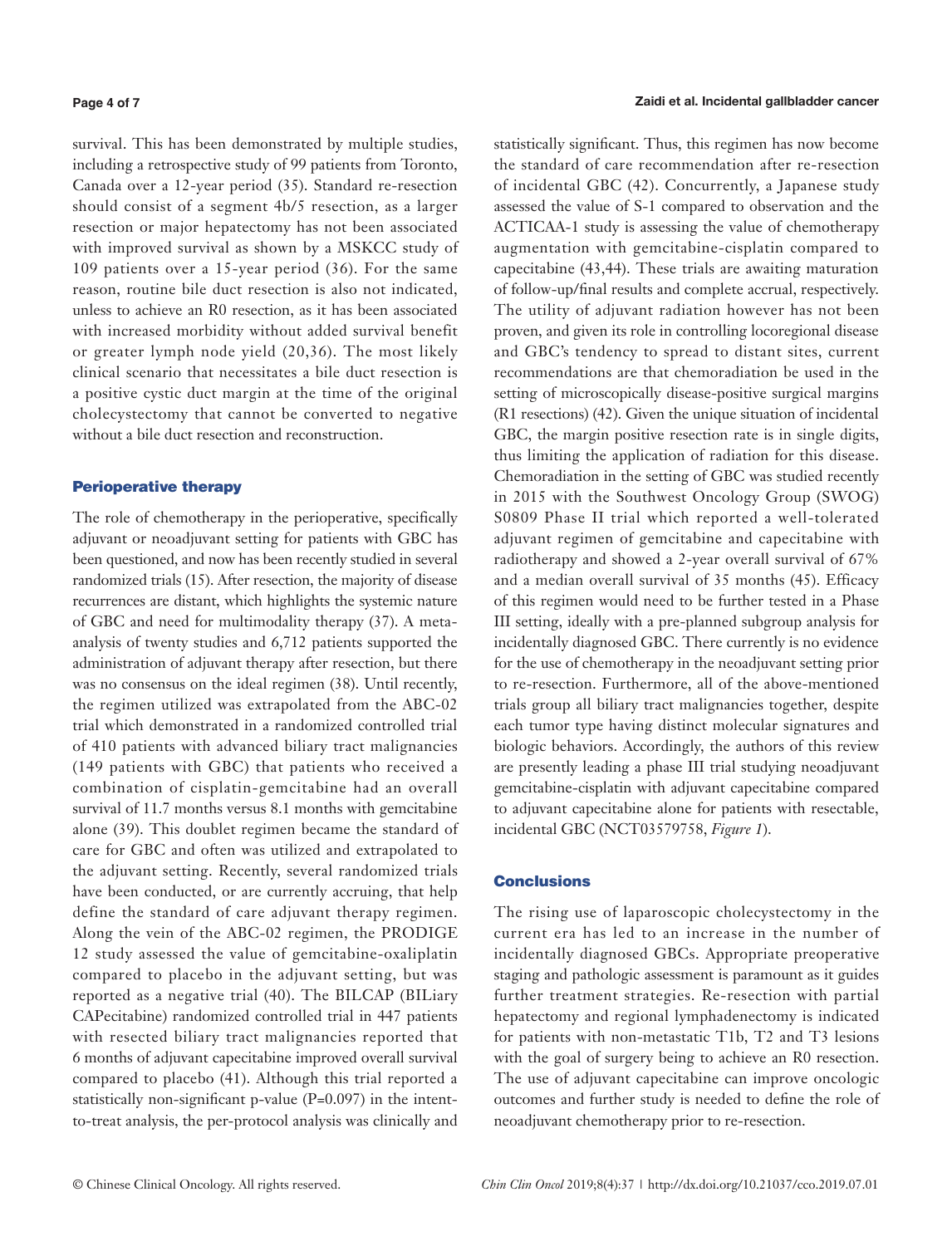## **Chinese Clinical Oncology, Vol 8, No 4 August 2019**

# Control arm  $(n=132)$ **Surgery** laparoscopy upfront

secondary endpoints: RFS and resectability secondary endpoints: RFS and resectability Eligible for enrollment Eligible for reoperation Eligible for reoperation enrollment Staging laparoscopy enrollment Baseline imaging<br>
Pathologic review<br>
Pathologic review<br>
Pathologic review Restaging imaging Restaging imaging **Capecitabine** Capecitabine Re-resection Re-resection 6 months 6 months Incidental 8O primary endpoint: OS gallbladder cancer Eligible for lestaging imaging Restaging imaging Staging I primary endpoint: Follow-up Follow-up **Gemcitabine** plus cisplatin 3-week cycle ×4 Treatment arm (n=132) Not eligible for Not eligible for re-resection Not eligible for reoperation

**Figure 1** Study schema for NCT03579758 studying the efficacy of neoadjuvant chemotherapy for incidental gallbladder cancer.

# Acknowledgments

None.

# **Footnote**

*Conflicts of Interest*: The authors have no conflicts of interest to declare.

*Ethical Statement*: The authors are accountable for all aspects of the work in ensuring that questions related to the accuracy or integrity of any part of the work are appropriately investigated and resolved.

# **References**

- 1. Fong Y, Malhotra S. Gallbladder cancer: recent advances and current guidelines for surgical therapy. Adv Surg 2001;35:1-20.
- 2. Misra S, Chaturvedi A, Misra NC, et al. Carcinoma of the gallbladder. Lancet Oncol 2003;4:167-76.
- 3. Piehler JM, Crichlow RW. Primary carcinoma of the gallbladder. Surg Gynecol Obstet 1978;147:929-42.
- 4. Murthy NS, Rajaram D, Gautham M, et al. Trends in incidence of gallbladder cancer – Indian scenario. Gastrointest Cancer 2011;1:1-9.
- 5. Butte JM, Matsuo K, Gonen M, et al. Gallbladder cancer: differences in presentation, surgical treatment, and survival in patients treated at centers in three countries. J Am Coll Surg 2011;212:50-61.
- 6. Toyonaga T, Chijiiwa K, Nakano K, et al. Completion

radical surgery after cholecystectomy for accidentally undiagnosed gallbladder carcinoma. World J Surg 2003;27:266-71.

- 7. Ito H, Ito K, D'Angelica M, et al. Accurate staging for gallbladder cancer: implications for surgical therapy and pathological assessment. Ann Surg 2011;254:320-5.
- 8. Ethun CG, Le N, Lopez-Aguiar AG, et al. Pathologic and Prognostic Implications of Incidental versus Nonincidental Gallbladder Cancer: A 10-Institution Study from the United States Extrahepatic Biliary Malignancy Consortium. Am Surg 2017;83:679-86.
- 9. Miller G, Jarnagin WR. Gallbladder carcinoma. Eur J Surg Oncol 2008;34:306-12.
- 10. Mayo SC, Shore AD, Nathan H, et al. National trends in the management and survival of surgically managed gallbladder adenocarcinoma over 15 years: a populationbased analysis. J Gastrointest Surg 2010;14:1578-91.
- 11. Corvera CU, Blumgart LH, Akhurst T, et al. 18F-fluorodeoxyglucose positron emission tomography influences management decisions in patients with biliary cancer. J Am Coll Surg 2008;206:57-65.
- 12. Shukla PJ, Barreto SG, Arya S, et al. Does PET-CT scan have a role prior to radical re-resection for incidental gallbladder cancer? HPB (Oxford) 2008;10:439-45.
- 13. Butte JM, Redondo F, Waugh E, et al. The role of PET-CT in patients with incidental gallbladder cancer. HPB (Oxford) 2009;11:585-91.
- 14. Lamarca A, Barriuso J, Chander A, et al. (18) F-fluorodeoxyglucose positron emission tomography ((18)FDG-PET) for patients with biliary tract cancer: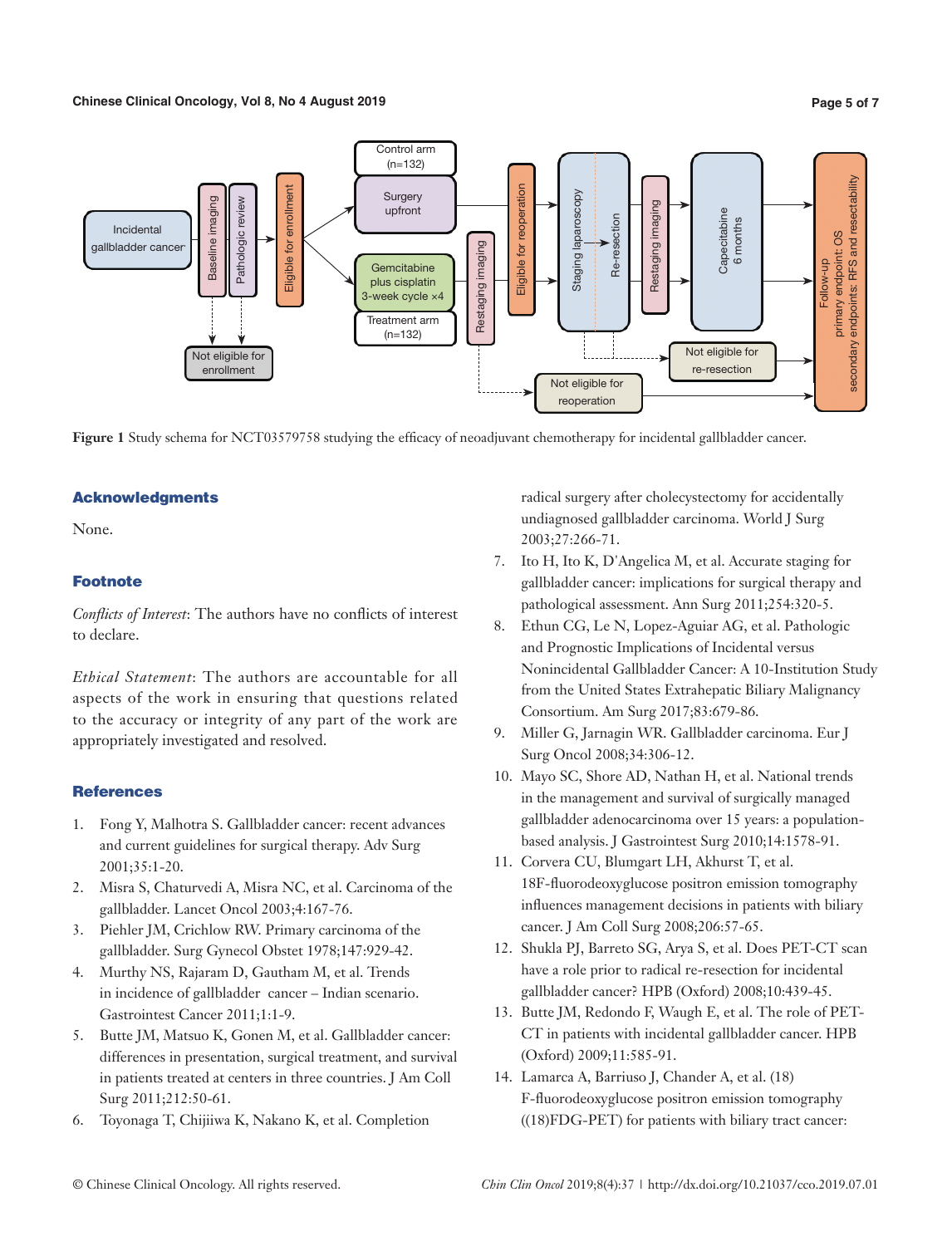## Zaidi et al. Incidental gallbladder cancer

## **Page 6 of 7**

Systematic review and meta-analysis. J Hepatol 2019.

- 15. Duffy A, Capanu M, Abou-Alfa GK, et al. Gallbladder cancer (GBC): 10-year experience at Memorial Sloan-Kettering Cancer Centre (MSKCC). J Surg Oncol 2008;98:485-9.
- 16. Pawlik TM, Gleisner AL, Vigano L, et al. Incidence of finding residual disease for incidental gallbladder carcinoma: implications for re-resection. J Gastrointest Surg 2007;11:1478-86; discussion 1486-7.
- 17. Ethun CG, Postlewait LM, Le N, et al. A Novel Pathology-Based Preoperative Risk Score to Predict Locoregional Residual and Distant Disease and Survival for Incidental Gallbladder Cancer: A 10-Institution Study from the U.S. Extrahepatic Biliary Malignancy Consortium. Ann Surg Oncol 2017;24:1343-50.
- 18. Barreto SG, Pawar S, Shah S, et al. Patterns of failure and determinants of outcomes following radical reresection for incidental gallbladder cancer. World J Surg 2014;38:484-9.
- 19. Ethun CG, Postlewait LM, Le N, et al. Association of Optimal Time Interval to Re-resection for Incidental Gallbladder Cancer With Overall Survival: A Multi-Institution Analysis From the US Extrahepatic Biliary Malignancy Consortium. JAMA Surg 2017;152:143-9.
- 20. Pawlik TM, Choti MA. Biology dictates prognosis following resection of gallbladder carcinoma: sometimes less is more. Ann Surg Oncol 2009;16:787-8.
- 21. Fuks D, Regimbeau JM, Le Treut YP, et al. Incidental gallbladder cancer by the AFC-GBC-2009 Study Group. World J Surg 2011;35:1887-97.
- 22. Hari DM, Howard JH, Leung AM, et al. A 21-year analysis of stage I gallbladder carcinoma: is cholecystectomy alone adequate? HPB (Oxford) 2013;15:40-8.
- 23. Abramson MA, Pandharipande P, Ruan D, et al. Radical resection for T1b gallbladder cancer: a decision analysis. HPB (Oxford) 2009;11:656-63.
- 24. Weber SM, DeMatteo RP, Fong Y, et al. Staging laparoscopy in patients with extrahepatic biliary carcinoma. Analysis of 100 patients. Ann Surg 2002;235:392-9.
- 25. Butte JM, Gonen M, Allen PJ, et al. The role of laparoscopic staging in patients with incidental gallbladder cancer. HPB (Oxford) 2011;13:463-72.
- 26. Rathanaswamy S, Misra S, Kumar V, et al. Incidentally detected gallbladder cancer- the controversies and algorithmic approach to management. Indian J Surg 2012;74:248-54.
- 27. Fuks D, Regimbeau JM, Pessaux P, et al. Is port-site resection necessary in the surgical management of

gallbladder cancer? J Visc Surg 2013;150:277-84.

- 28. Giuliante F, Ardito F, Vellone M, et al. Port-sites excision for gallbladder cancer incidentally found after laparoscopic cholecystectomy. Am J Surg 2006;191:114-6.
- 29. Maker AV, Butte JM, Oxenberg J, et al. Is port site resection necessary in the surgical management of gallbladder cancer? Ann Surg Oncol 2012;19:409-17.
- 30. Paolucci V, Schaeff B, Schneider M, et al. Tumor seeding following laparoscopy: international survey. World J Surg 1999;23:989-95; discussion 996-7.
- 31. Ethun CG, Postlewait LM, Le N, et al. Routine port-site excision in incidentally discovered gallbladder cancer is not associated with improved survival: A multi-institution analysis from the US Extrahepatic Biliary Malignancy Consortium. J Surg Oncol 2017;115:805-11.
- 32. Jensen EH, Abraham A, Jarosek S, et al. Lymph node evaluation is associated with improved survival after surgery for early stage gallbladder cancer. Surgery 2009;146:706-11; discussion 711-3.
- 33. Downing SR, Cadogan KA, Ortega G, et al. Early-stage gallbladder cancer in the Surveillance, Epidemiology, and End Results database: effect of extended surgical resection. Arch Surg 2011;146:734-8.
- 34. Kondo S, Nimura Y, Hayakawa N, et al. Regional and paraaortic lymphadenectomy in radical surgery for advanced gallbladder carcinoma. Br J Surg 2000;87:418-22.
- 35. Dixon E, Vollmer CM, Jr., Sahajpal A, et al. An aggressive surgical approach leads to improved survival in patients with gallbladder cancer: a 12-year study at a North American Center. Ann Surg 2005;241:385-94.
- 36. D'Angelica M, Dalal KM, DeMatteo RP, et al. Analysis of the extent of resection for adenocarcinoma of the gallbladder. Ann Surg Oncol 2009;16:806-16.
- 37. Patkar S, Ostwal V, Ramaswamy A, et al. Emerging role of multimodality treatment in gall bladder cancer: Outcomes following 510 consecutive resections in a tertiary referral center. J Surg Oncol 2018;117:372-9.
- 38. Horgan AM, Amir E, Walter T, et al. Adjuvant therapy in the treatment of biliary tract cancer: a systematic review and meta-analysis. J Clin Oncol 2012;30:1934-40.
- 39. Valle J, Wasan H, Palmer DH, et al. Cisplatin plus gemcitabine versus gemcitabine for biliary tract cancer. N Engl J Med 2010;362:1273-81.
- 40. Edeline J, Benabdelghani M, Bertaut A, et al. Gemcitabine and Oxaliplatin Chemotherapy or Surveillance in Resected Biliary Tract Cancer (PRODIGE 12-ACCORD 18-UNICANCER GI): A Randomized Phase III Study. J Clin Oncol 2019;37:658-67.